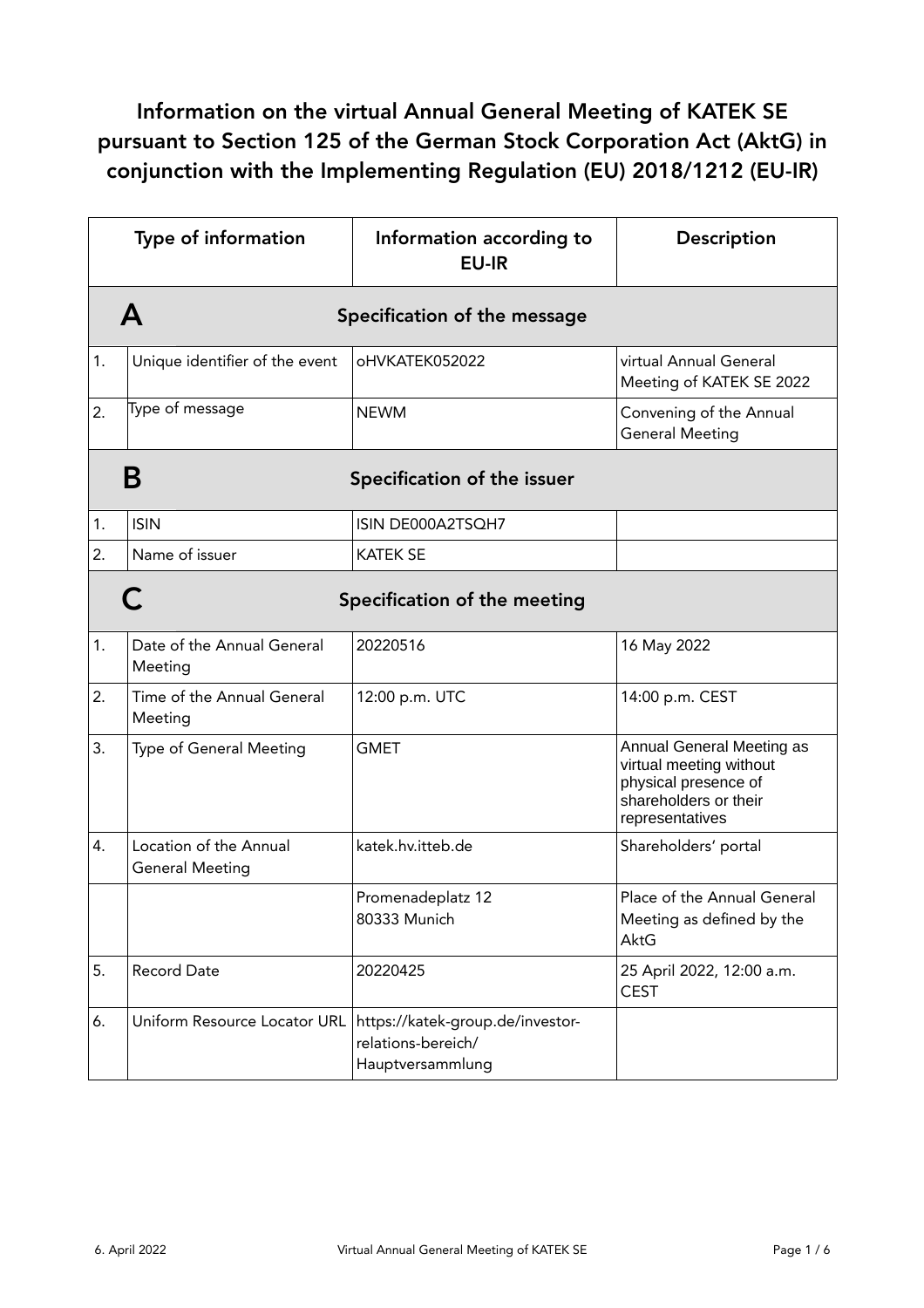|    | Type of information                                                                                                                        | Information according to<br><b>EU-IR</b>                                                                | Description                                                                                                                                         |  |
|----|--------------------------------------------------------------------------------------------------------------------------------------------|---------------------------------------------------------------------------------------------------------|-----------------------------------------------------------------------------------------------------------------------------------------------------|--|
|    | D<br>Participation in the Annual General Meeting                                                                                           |                                                                                                         |                                                                                                                                                     |  |
| 1. | Type of participation by<br>shareholder                                                                                                    | VI                                                                                                      | Following the virtual Annual<br>General Meeting by means of<br>electronic video and audio<br>transmission                                           |  |
|    |                                                                                                                                            | <b>PX</b>                                                                                               | Exercise of voting rights by proxy<br>and instructions to the proxies of<br>the Company<br>Exercise of voting rights by<br>another authorised proxy |  |
|    |                                                                                                                                            | EV                                                                                                      | Exercising voting rights via<br>electronic postal vote                                                                                              |  |
| 2. | Issuer deadline for the<br>notification of participation                                                                                   | 20220509, 22:00 p.m. UTC                                                                                | 9 May 2022, 24:00 p.m. CEST                                                                                                                         |  |
|    | Exercise of voting rights by proxy and instructions to the proxies of the Company<br>Exercise of voting rights by another authorised proxy |                                                                                                         |                                                                                                                                                     |  |
| 3. | Issuer deadline for voting                                                                                                                 | 20220515, 16:00 p.m. UTC                                                                                | By email or letter no later than<br>15. May 2022, 18:00 p.m. CEST                                                                                   |  |
|    |                                                                                                                                            | Via the shareholder portal until<br>the start of voting at the virtual<br><b>Annual General Meeting</b> |                                                                                                                                                     |  |
|    | Exercising voting rights via electronic postal vote                                                                                        |                                                                                                         |                                                                                                                                                     |  |
| 3. | Issuer deadline for voting                                                                                                                 | Via the shareholder portal until<br>the start of voting at the virtual<br><b>Annual General Meeting</b> |                                                                                                                                                     |  |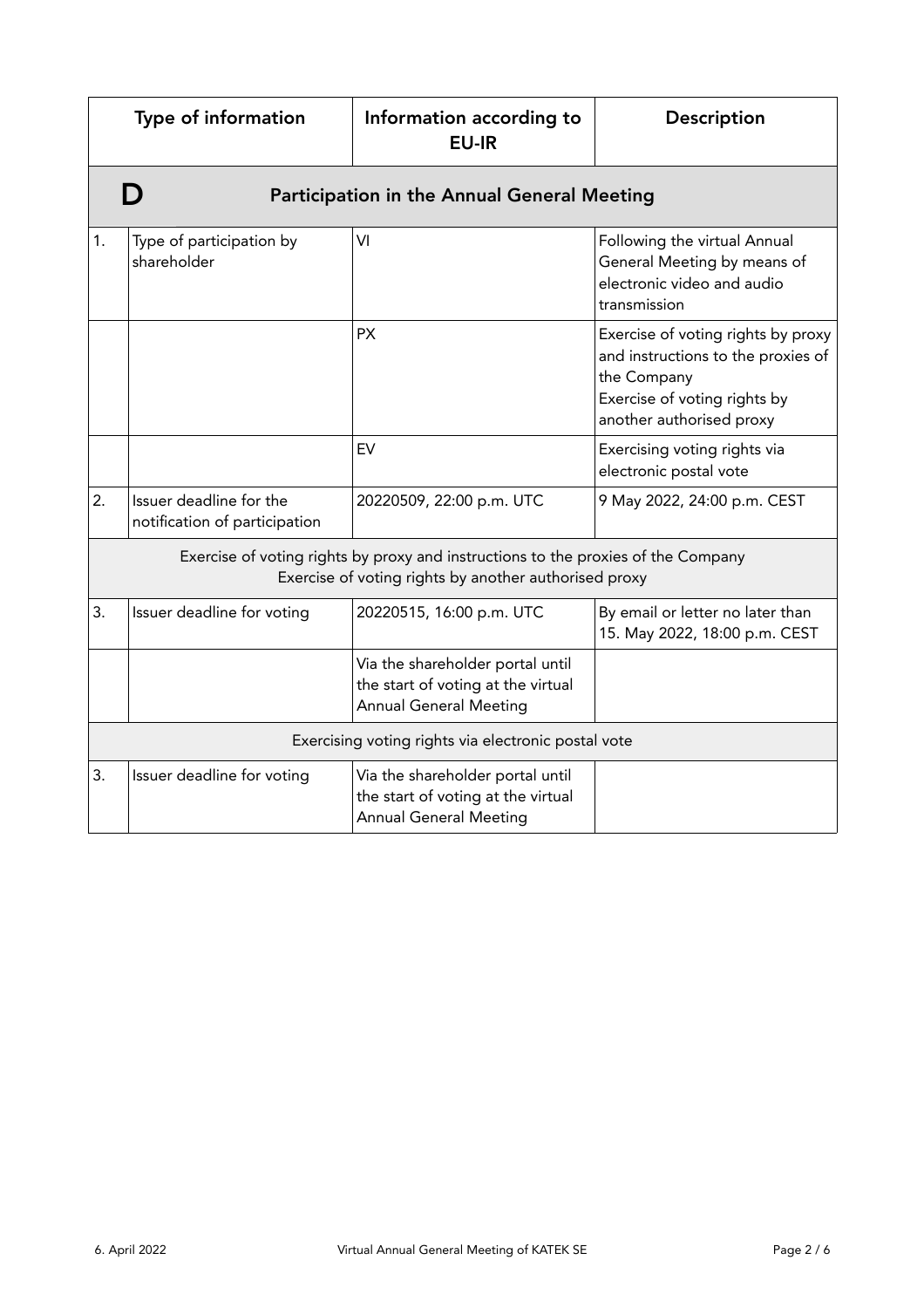|               | Type of information                                | Information according to<br><b>EU-IR</b>                                                                                                                                                                                                                                                | <b>Description</b>     |
|---------------|----------------------------------------------------|-----------------------------------------------------------------------------------------------------------------------------------------------------------------------------------------------------------------------------------------------------------------------------------------|------------------------|
|               | Е                                                  | Agenda                                                                                                                                                                                                                                                                                  |                        |
|               |                                                    | Agenda item 1                                                                                                                                                                                                                                                                           |                        |
| 1.            | Unique identifier of the<br>agenda item            | 1                                                                                                                                                                                                                                                                                       |                        |
| 2.            | Title of the agenda item                           | Presentation of the adopted annual financial<br>statements and the approved consolidated financial<br>statements as well as the combined management<br>report for KATEK SE and the Group as of December<br>31, 2021, and the report of the Supervisory Board<br>on the fiscal year 2021 |                        |
| 3.            | Uniform Resource Locator<br>(URL) of the materials | https://katek-group.de/investor-relations-bereich/<br>Hauptversammlung                                                                                                                                                                                                                  |                        |
| 4.            | Vote                                               |                                                                                                                                                                                                                                                                                         |                        |
| 5.            | Alternative voting options                         |                                                                                                                                                                                                                                                                                         |                        |
|               |                                                    | Agenda item 2                                                                                                                                                                                                                                                                           |                        |
| 1.            | Unique identifier of the<br>agenda item            | $\overline{2}$                                                                                                                                                                                                                                                                          |                        |
| 2.            | Title of the agenda item                           | Ratification of the actions of the members of the<br>Executive Board for the fiscal year 2021                                                                                                                                                                                           |                        |
| 3.            | Uniform Resource Locator<br>(URL) of the materials | https://katek-group.de/investor-relations-bereich/<br>Hauptversammlung                                                                                                                                                                                                                  |                        |
| 4.            | Vote                                               | <b>BV</b>                                                                                                                                                                                                                                                                               | <b>Binding vote</b>    |
| 5.            | Alternative voting options                         | VF, VA, AB                                                                                                                                                                                                                                                                              | Yes, No,<br>Abstention |
| Agenda item 3 |                                                    |                                                                                                                                                                                                                                                                                         |                        |
| 1.            | Unique identifier of the<br>agenda item            | 3                                                                                                                                                                                                                                                                                       |                        |
| 2.            | Title of the agenda item                           | Ratification of the actions of the members of the<br>Supervisory Board for the fiscal year 2021                                                                                                                                                                                         |                        |
| 3.            | Uniform Resource Locator<br>(URL) of the materials | https://katek-group.de/investor-relations-bereich/<br>Hauptversammlung                                                                                                                                                                                                                  |                        |
| 4.            | Vote                                               | BV                                                                                                                                                                                                                                                                                      | <b>Binding vote</b>    |
| 5.            | Alternative voting options                         | VF, VA, AB                                                                                                                                                                                                                                                                              | Yes, No,<br>Abstention |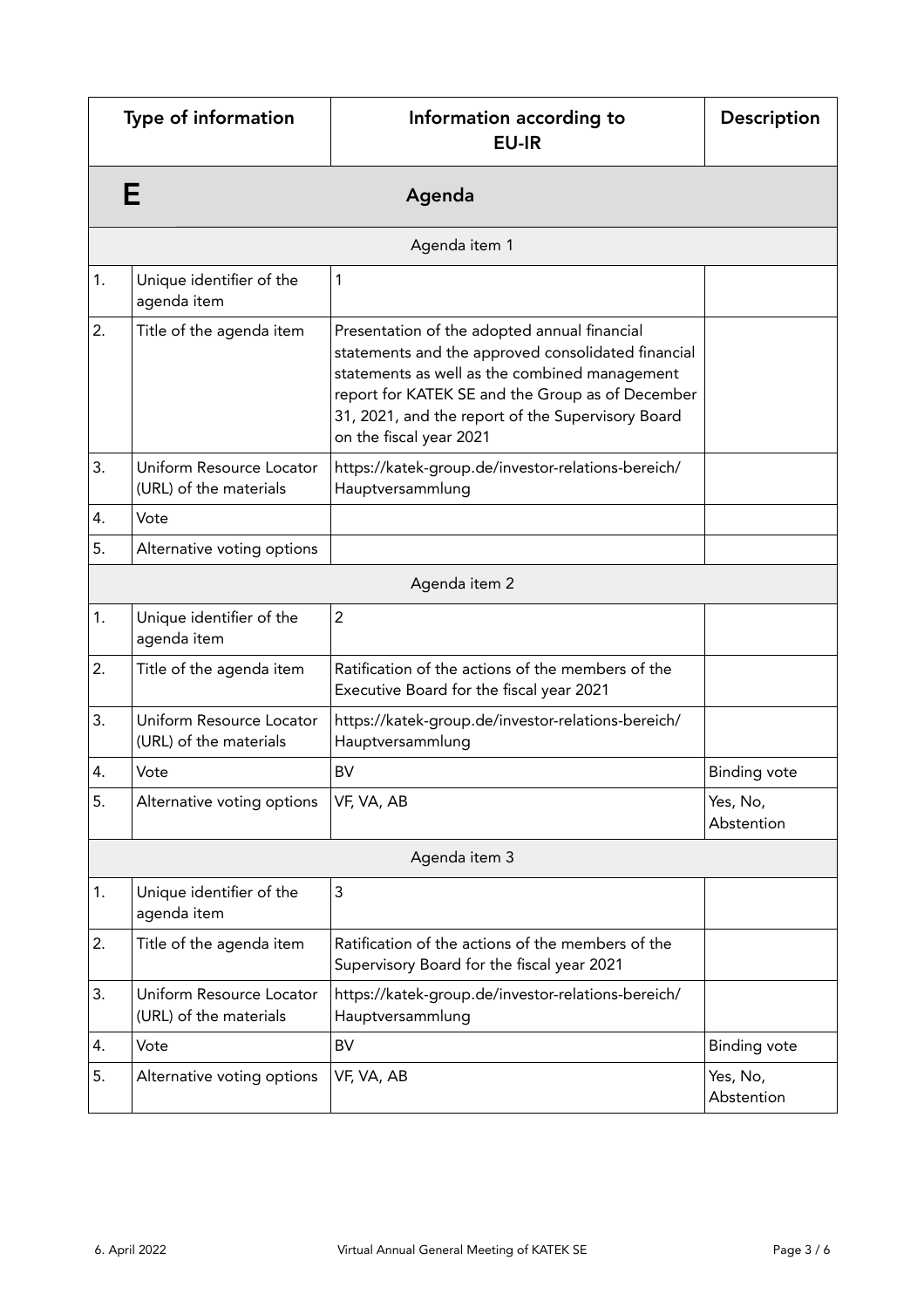| Type of information |                                                    | Information according to<br><b>EU-IR</b>                                                        | Description            |
|---------------------|----------------------------------------------------|-------------------------------------------------------------------------------------------------|------------------------|
|                     | E                                                  | Agenda                                                                                          |                        |
|                     |                                                    | Agenda item 4                                                                                   |                        |
| 1.                  | Unique identifier of the<br>agenda item            | 4                                                                                               |                        |
| 2.                  | Title of the agenda item                           | Election of the auditor and the group auditor for the<br>fiscal year 2022                       |                        |
| 3.                  | Uniform Resource Locator<br>(URL) of the materials | https://katek-group.de/investor-relations-bereich/<br>Hauptversammlung                          |                        |
| 4.                  | Vote                                               | <b>BV</b>                                                                                       | <b>Binding vote</b>    |
| 5.                  | Alternative voting options                         | VF, VA, AB                                                                                      | Yes, No,<br>Abstention |
|                     |                                                    | Agenda item 5                                                                                   |                        |
| 1.                  | Unique identifier of the<br>agenda item            | 5                                                                                               |                        |
| 2.                  | Title of the agenda item                           | Resolution on a new election to the Supervisory<br>Board                                        |                        |
| 3.                  | Uniform Resource Locator<br>(URL) of the materials | https://katek-group.de/investor-relations-bereich/<br>Hauptversammlung                          |                        |
| 4.                  | Vote                                               | <b>BV</b>                                                                                       | <b>Binding vote</b>    |
| 5.                  | Alternative voting options                         | VF, VA, AB                                                                                      | Yes, No,<br>Abstention |
| Agenda item 6       |                                                    |                                                                                                 |                        |
| 1.                  | Unique identifier of the<br>agenda item            | 6                                                                                               |                        |
| 2.                  | Title of the agenda item                           | Resolution on the approval of the remuneration<br>system for the members of the Executive Board |                        |
| 3.                  | Uniform Resource Locator<br>(URL) of the materials | https://katek-group.de/investor-relations-bereich/<br>Hauptversammlung                          |                        |
| 4.                  | Vote                                               | AV                                                                                              | <b>Advisory Vote</b>   |
| 5.                  | Alternative voting options                         | VF, VA, AB                                                                                      | Yes, No,<br>Abstention |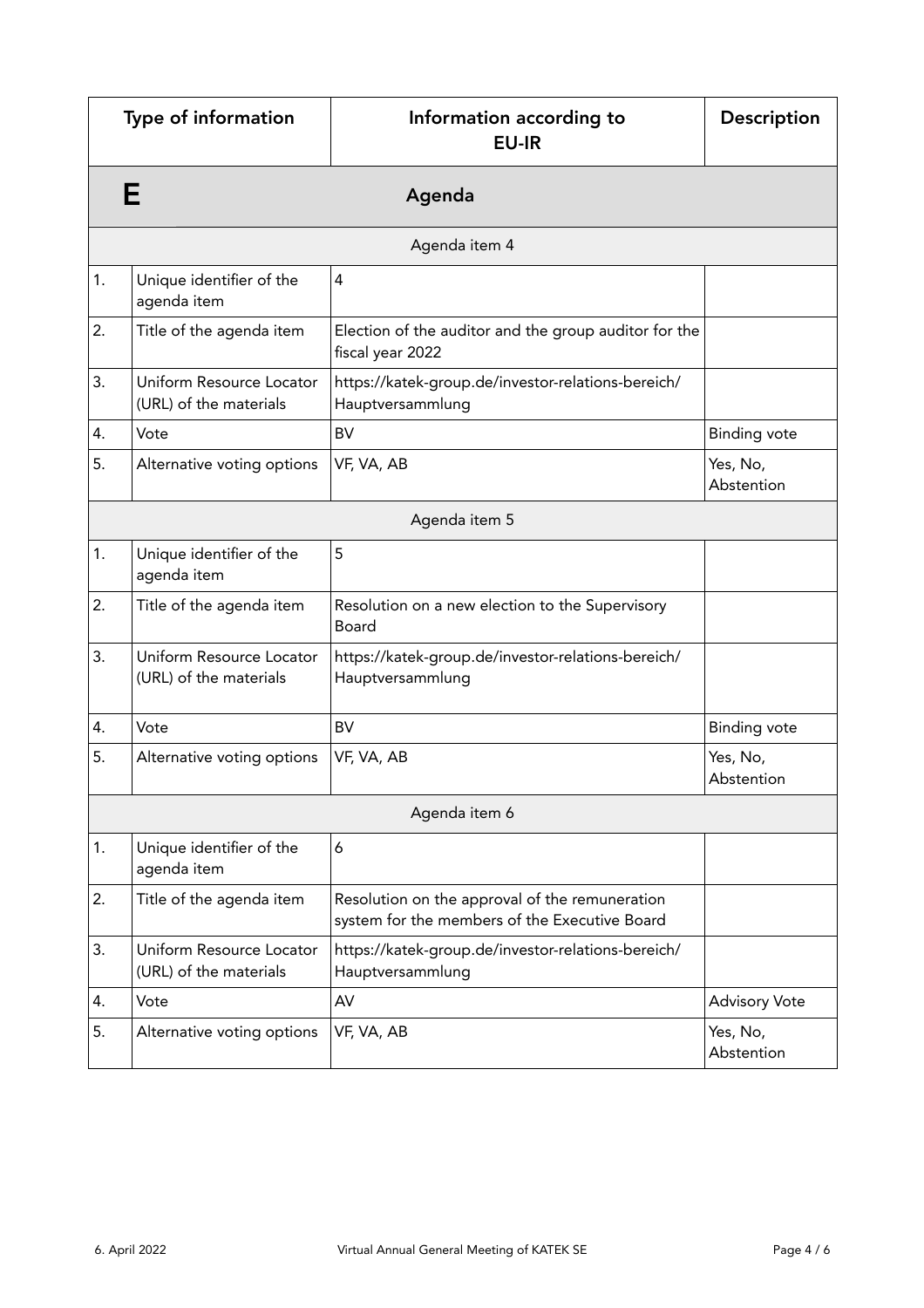|               | Type of information                                | Information according to<br><b>EU-IR</b>                                                                                         | Description            |
|---------------|----------------------------------------------------|----------------------------------------------------------------------------------------------------------------------------------|------------------------|
|               | Е                                                  | Agenda                                                                                                                           |                        |
|               |                                                    | Agenda item 7                                                                                                                    |                        |
| 1.            | Unique identifier of the<br>agenda item            | $\overline{7}$                                                                                                                   |                        |
| 2.            | Title of the agenda item                           | Resolution on the approval of the remuneration<br>report                                                                         |                        |
| 3.            | Uniform Resource Locator<br>(URL) of the materials | https://katek-group.de/investor-relations-bereich/<br>Hauptversammlung                                                           |                        |
| 4.            | Vote                                               | AV                                                                                                                               | <b>Advisory Vote</b>   |
| 5.            | Alternative voting options                         | VF, VA, AB                                                                                                                       | Yes, No,<br>Abstention |
|               |                                                    | Agenda item 8                                                                                                                    |                        |
| 1.            | Unique identifier of the<br>agenda item            | 8                                                                                                                                |                        |
| 2.            | Title of the agenda item                           | Resolution on the confirmation of the remuneration<br>and on the remuneration system for the members of<br>the Supervisory Board |                        |
| 3.            | Uniform Resource Locator<br>(URL) of the materials | https://katek-group.de/investor-relations-bereich/<br>Hauptversammlung                                                           |                        |
| 4.            | Vote                                               | <b>BV</b>                                                                                                                        | <b>Binding vote</b>    |
| 5.            | Alternative voting options                         | VF, VA, AB                                                                                                                       | Yes, No,<br>Abstention |
| Agenda item 9 |                                                    |                                                                                                                                  |                        |
| 1.            | Unique identifier of the<br>agenda item            | 9                                                                                                                                |                        |
| 2.            | Title of the agenda item                           | Resolution on an amendment to $\S$ 11 (3) sentence 1<br>of the Articles of Association                                           |                        |
| 3.            | Uniform Resource Locator<br>(URL) of the materials | https://katek-group.de/investor-relations-bereich/<br>Hauptversammlung                                                           |                        |
| 4.            | Vote                                               | <b>BV</b>                                                                                                                        | <b>Binding vote</b>    |
| 5.            | Alternative voting options                         | VF, VA, AB                                                                                                                       | Yes, No,<br>Abstention |